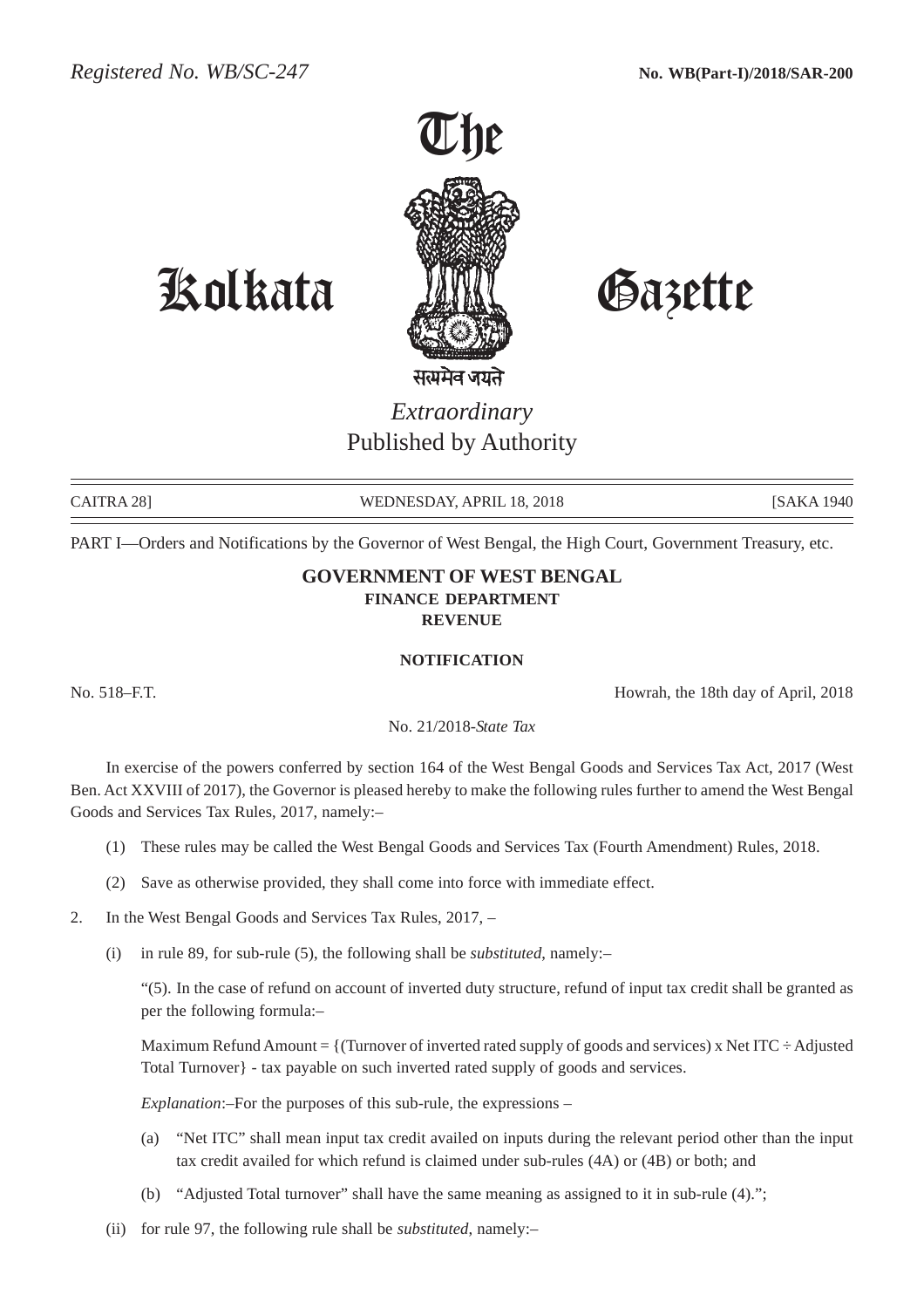"**97. Consumer Welfare Fund.–**(1) All amounts of state tax/ and income from investment along with other monies specified in section 57 of the West Bengal Goods and Services Tax Act, 2017 (West Ben. Act XXVIII of 2017) shall be credited to the Fund:

Provided that an amount equivalent to fifty per cent. of the amount of integrated tax determined under sub-section (5) of section 54 of the Central Goods and Services Tax Act, 2017, read with section 20 of the Integrated Goods and Services Tax Act, 2017, shall be deposited in the Fund.

(2) Where any amount, having been credited to the Fund, is ordered or directed to be paid to any claimant by the proper officer, appellate authority or court, the same shall be paid from the Fund.

(3) Accounts of the Fund maintained by the West Bengal Government shall be subject to audit by the Comptroller and Auditor General of India.

(4) The Government shall, by an order, constitute a Standing Committee (hereinafter referred to as the 'Committee') with a Chairman, a Vice-Chairman, a Member Secretary and such other members as it may deem fit and the Committee shall make recommendations for proper utilisation of the money credited to the Fund for welfare of the consumers.

- (5) (a) The Committee shall meet as and when necessary, generally four times in a year;
	- (b) the Committee shall meet at such time and place as the Chairman, or in his absence, the Vice-Chairman of the Committee may deem fit;
	- (c) the meeting of the Committee shall be presided over by the Chairman, or in his absence, by the Vice-Chairman;
	- (d) the meeting of the Committee shall be called, after giving at least ten days' notice in writing to every member;
	- (e) the notice of the meeting of the Committee shall specify the place, date and hour of the meeting and shall contain statement of business to be transacted thereat;
	- (f) no proceeding of the Committee shall be valid, unless it is presided over by the Chairman or Vice-Chairman and attended by a minimum of three other members.
- (6) The Committee shall have powers
	- (a) to require any applicant to get registered with any authority as the State Government may specify;
	- (b) to require any applicant to produce before it, or before a duly authorised officer of the State Government, as the case may be, such books, accounts, documents, instruments, or commodities in custody and control of the applicant, as may be necessary for proper evaluation of the application;
	- (c) to require any applicant to allow entry and inspection of any premises, from which activities claimed to be for the welfare of consumers are stated to be carried on, to a duly authorised officer of the State Government, as the case may be;
	- (d) to get the accounts of the applicants audited, for ensuring proper utilisation of the grant;
	- (e) to require any applicant, in case of any default, or suppression of material information on his part, to refund in lump-sum along with accrued interest, the sanctioned grant to the Committee, and to be subject to prosecution under the Act;
	- (f) to recover any sum due from any applicant in accordance with the provisions of the Act;
	- (g) to require any applicant, or class of applicants to submit a periodical report, indicating proper utilisation of the grant;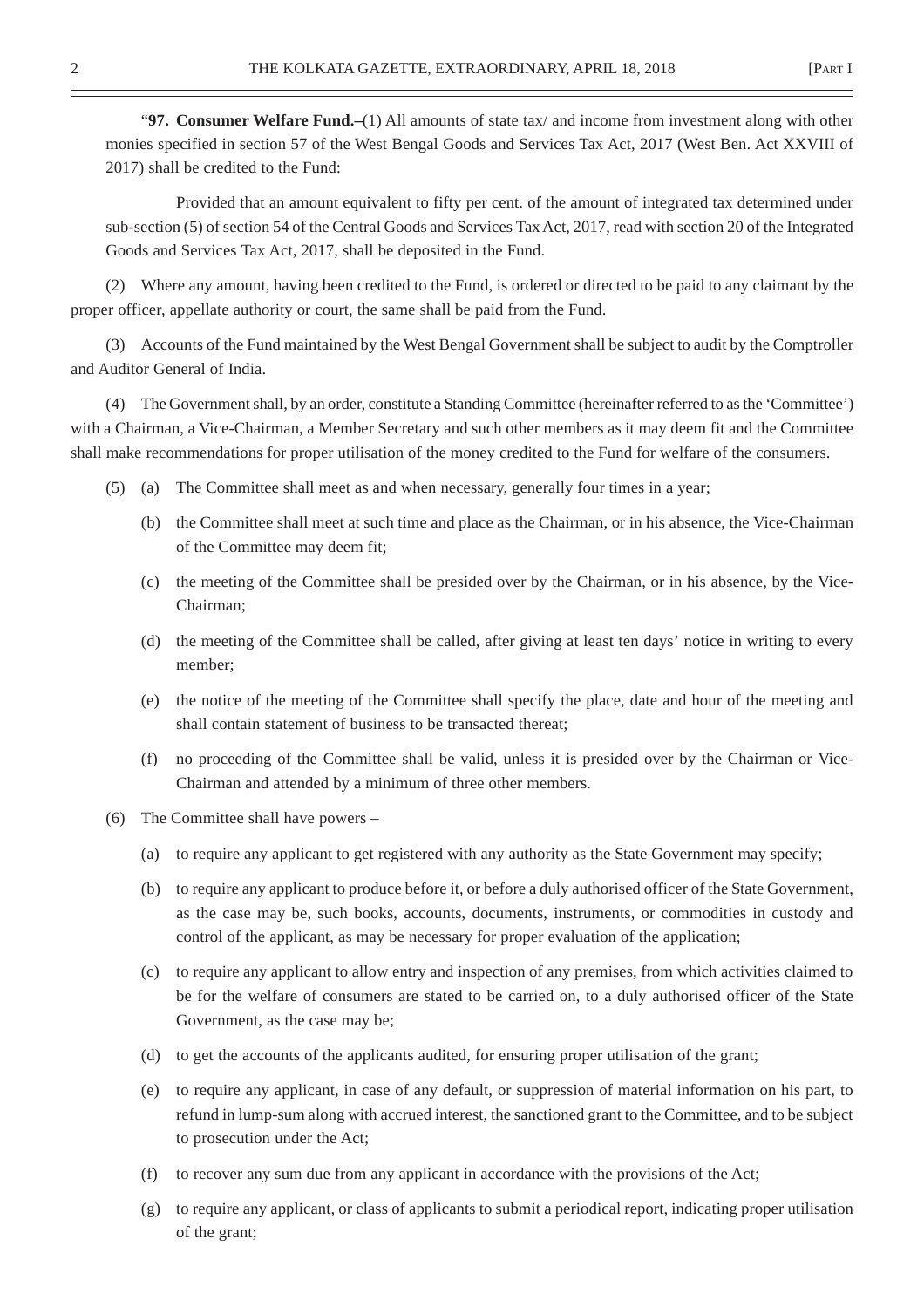- (h) to reject an application placed before it on account of factual inconsistency, or inaccuracy in material particulars;
- (i) to recommend minimum financial assistance, by way of grant to an applicant, having regard to his financial status, and importance and utility of the nature of activity under pursuit, after ensuring that the financial assistance provided shall not be misutilised;
- (j) to identify beneficial and safe sectors, where investments out of Fund may be made, and make recommendations, accordingly;
- (k) to relax the conditions required for the period of engagement in consumer welfare activities of an applicant;
- (l) to make guidelines for the management, and administration of the Fund.

(7) The Committee shall not consider an application, unless it has been inquired into, in material details and recommended for consideration accordingly, by the Member Secretary.

- (8) The Committee shall make recommendations:-
	- (a) for making available grants to any applicant;
	- (b) for investment of the money available in the Fund;
	- (c) for making available grants (on selective basis) for reimbursing legal expenses incurred by a complainant, or class of complainants in a consumer dispute, after its final adjudication;
	- (d) for making available grants for any other purpose recommended by the Central Consumer Protection Council (as may be considered appropriate by the Committee);
	- (e) for making available up to 50% of the funds credited to the Fund each year, for publicity/ consumer awareness on GST, provided the availability of funds for consumer welfare activities of the Department of Consumer Affairs is not less than twenty five crore rupees per annum.

Explanation.– For the purposes of this rule,

- (a) 'applicant' means,
	- (i) the Central Government or State Government;
	- (ii) regulatory authorities or autonomous bodies constituted under an Act of Parliament or the Legislature of a State or Union Territory;
	- (iii) any agency or organization engaged in consumer welfare activities for a minimum period of three years, registered under the Companies Act, 2013 (18 of 2013) or under any other law for the time being in force;
	- (iv) village or mandal or samiti or samiti level co-operatives of consumers especially Women, Scheduled Castes and Scheduled Tribes;
	- (v) an educational or research institution incorporated by an Act of Parliament or the Legislature of a State or Union Territory in India or other educational institutions established by an Act of Parliament or declared to be deemed as a University under section 3 of the University Grants Commission Act, 1956 (3 of 1956) and which has consumers studies as part of its curriculum for a minimum period of three years; and
	- (vi) a complainant as defined under clause (b) of sub-section (1) of section 2 of the Consumer Protection Act, 1986 (68 of 1986), who applies for reimbursement of legal expenses incurred by him in a case instituted by him in a consumer dispute redressal agency.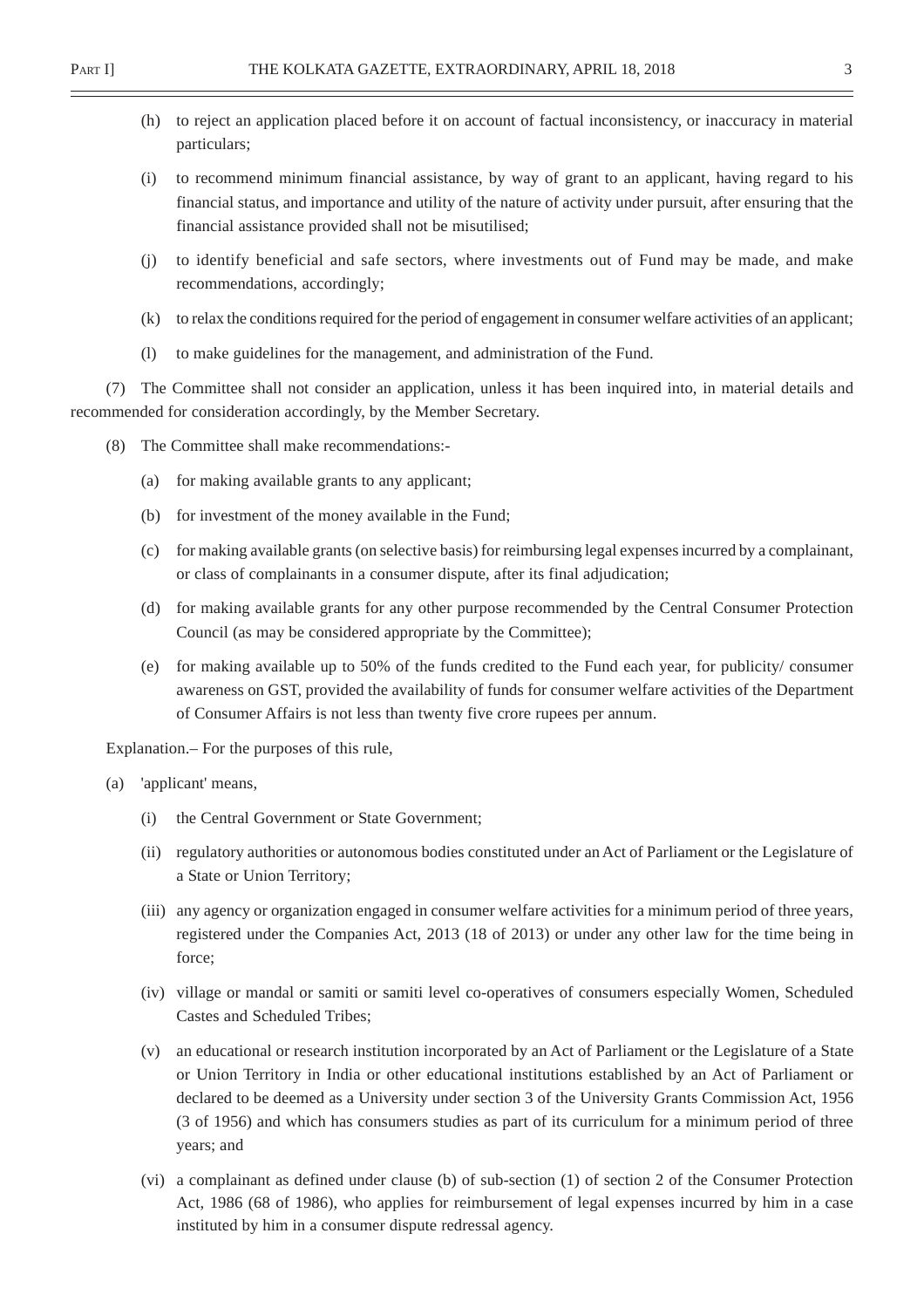- (b) 'application' means an application in the form as specified by the Standing Committee from time to time;
- (c) 'Central Consumer Protection Council' means the Central Consumer Protection Council, established under sub-section (1) of section 4 of the Consumer Protection Act, 1986 (68 of 1986), for promotion and protection of rights of consumers;
- (d) 'Committee' means the Committee constituted under sub-rule (4);
- (e) 'consumer' has the same meaning as assigned to it in clause (d) of sub-section (1) of section 2 of the Consumer Protection Act, 1986 (68 of 1986), and includes consumer of goods on which central tax has been paid;
- (f) 'Fund' means the Consumer Welfare Fund established by the State Government under section 57 of the West Bengal Goods and Services Tax Act, 2017 (West Ben. Act XXVIII of 2017);
- (g) 'proper officer' means the officer having the power under the Act to make an order that the whole or any part of the state tax is refundable;
- (iii) in **FORM GST ITC-03**, after entry 5 (e), for the instruction against "\*\*", the following shall be *substituted*, namely:–

"\*\* The value of capital goods shall be the invoice value reduced by 1/60th per month or part thereof from the date of invoice"

(iv) after **FORM GSTR-8**, the following FORM shall be *inserted*, namely:–

#### **"FORM GSTR-10**

(See rule 81)

#### **Final Return**

| 1. | <b>GSTIN</b>                                   |
|----|------------------------------------------------|
| 2. | Legal name                                     |
| 3. | Trade Name, if any                             |
| 4. | Address for future correspondence.             |
| 5. | Effective date of cancellation of registration |
|    | (Date of closure of business or the date from  |
|    | which registration is to be cancelled)         |
| 6. | Reference number of cancellation order         |
| 7. | Date of cancellation orderx                    |

8. Details of inputs held in stock, inputs contained in semi-finished or finished goods held in stock, and capital goods/plant and machinery on which input tax credit is required to be reversed and paid back to Government.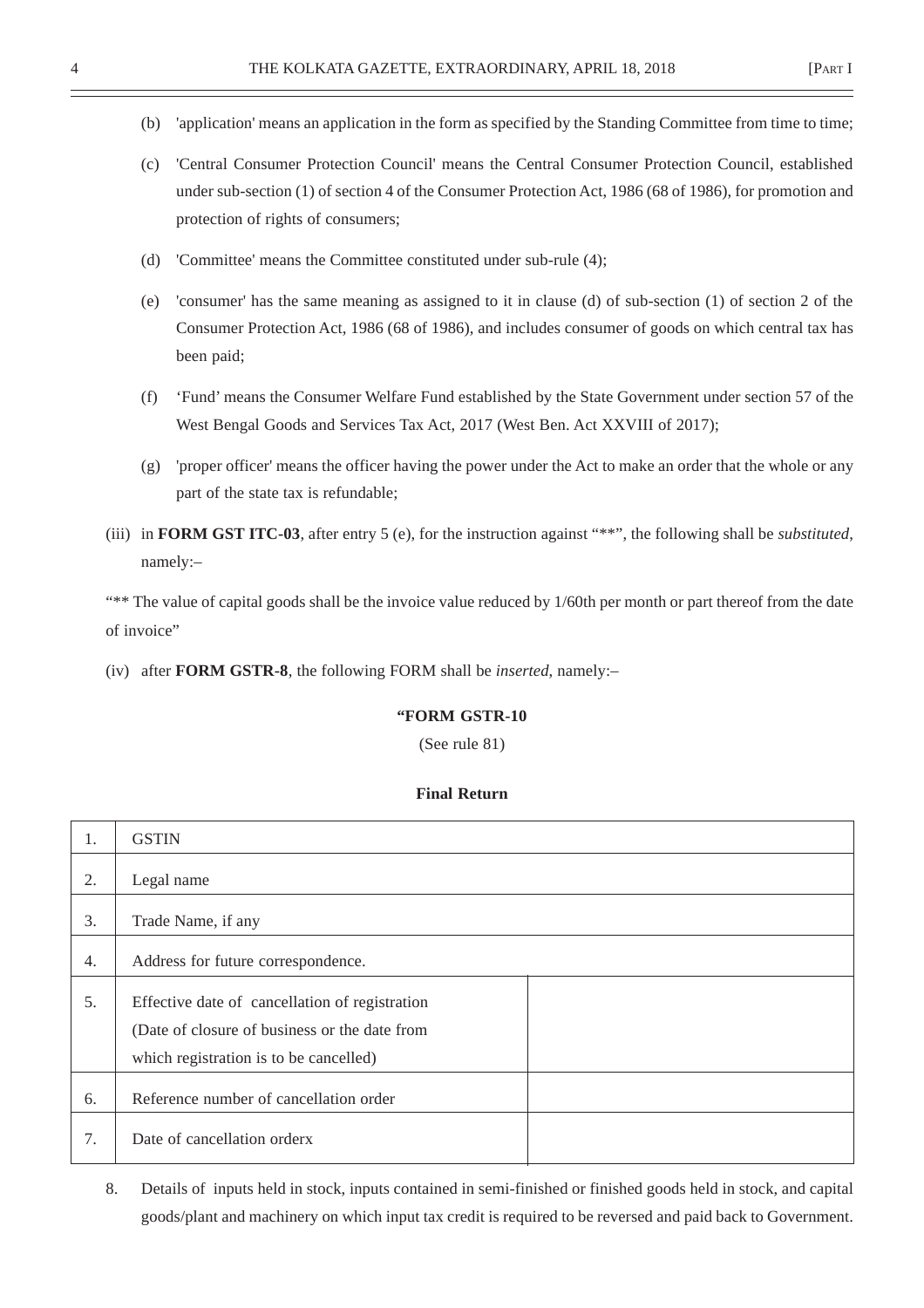| Sr.<br>No. | <b>GSTIN</b>   |              | Invoice/<br>Bill of | Description<br>of inputs held                                                                                                                 | Unit<br>Quantity | Qty | Value<br>(As                              | Input tax credit/<br>Tax payable (whichever is higher) (Rs.) |                                      |                   |      |
|------------|----------------|--------------|---------------------|-----------------------------------------------------------------------------------------------------------------------------------------------|------------------|-----|-------------------------------------------|--------------------------------------------------------------|--------------------------------------|-------------------|------|
|            |                | Entry<br>No. | Date                | in stock,<br>inputs<br>contained in<br>semi-finished<br>or finished<br>goods held in<br>stock and<br>capital goods/<br>plant and<br>machinery | Code<br>(UQC)    |     | adjusted<br>by debit<br>/ credit<br>note) | Central<br>Tax                                               | State /<br>Union<br>territory<br>Tax | Integrated<br>Tax | Cess |
| 1          | $\overline{2}$ | 3            | 4                   | 5                                                                                                                                             | 6                | 7   | 8                                         | 9                                                            | 10                                   | 11                | 12   |
|            |                |              |                     | 8 (a) Inputs held in stock (where invoice is available)                                                                                       |                  |     |                                           |                                                              |                                      |                   |      |
|            |                |              |                     |                                                                                                                                               |                  |     |                                           |                                                              |                                      |                   |      |
|            |                |              |                     | 8 (b) Inputs contained in semi-finished or finished goods held in stock (where invoice is available)                                          |                  |     |                                           |                                                              |                                      |                   |      |
|            |                |              |                     |                                                                                                                                               |                  |     |                                           |                                                              |                                      |                   |      |
|            |                |              |                     | 8 (c) Capital goods/plant and machinery held in stock                                                                                         |                  |     |                                           |                                                              |                                      |                   |      |
|            |                |              |                     |                                                                                                                                               |                  |     |                                           |                                                              |                                      |                   |      |
|            | available)     |              |                     | 8 (d) Inputs held in stock or inputs as contained in semi-finished /finished goods held in stock (where invoice is not                        |                  |     |                                           |                                                              |                                      |                   |      |
|            |                |              |                     |                                                                                                                                               |                  |     |                                           |                                                              |                                      |                   |      |

# 9.Amount of tax payable and paid (based on Table 8)

| Sr. | Description    | <b>ITC</b>  | Tax paid        | Balance | Amount      | Amount paid through debit to electronic |               |            |      |
|-----|----------------|-------------|-----------------|---------|-------------|-----------------------------------------|---------------|------------|------|
| No. |                | reversible/ | along with      | tax     | paid        |                                         | credit ledger |            |      |
|     |                | Tax payable | application     | payable | through     | Central                                 | State /       | Integrated | Cess |
|     |                |             | for             | $(3-4)$ | debit to    | Tax                                     | Union         | Tax        |      |
|     |                |             | cancellation    |         | electronic  |                                         | territory     |            |      |
|     |                |             | of registration |         | cash ledger |                                         | Tax           |            |      |
|     |                |             | $(GST REG-16)$  |         |             |                                         |               |            |      |
| 1   | $\overline{2}$ | 3           | $\overline{4}$  | 5       | $6\,$       | $\overline{7}$                          | $8\,$         | 9          | 10   |
| 1.  | Central        |             |                 |         |             |                                         |               |            |      |
|     | Tax            |             |                 |         |             |                                         |               |            |      |
| 2.  | State/Union    |             |                 |         |             |                                         |               |            |      |
|     | territory      |             |                 |         |             |                                         |               |            |      |
|     | Tax            |             |                 |         |             |                                         |               |            |      |
| 3.  | Integrated     |             |                 |         |             |                                         |               |            |      |
|     | Tax            |             |                 |         |             |                                         |               |            |      |
| 4.  | Cess           |             |                 |         |             |                                         |               |            |      |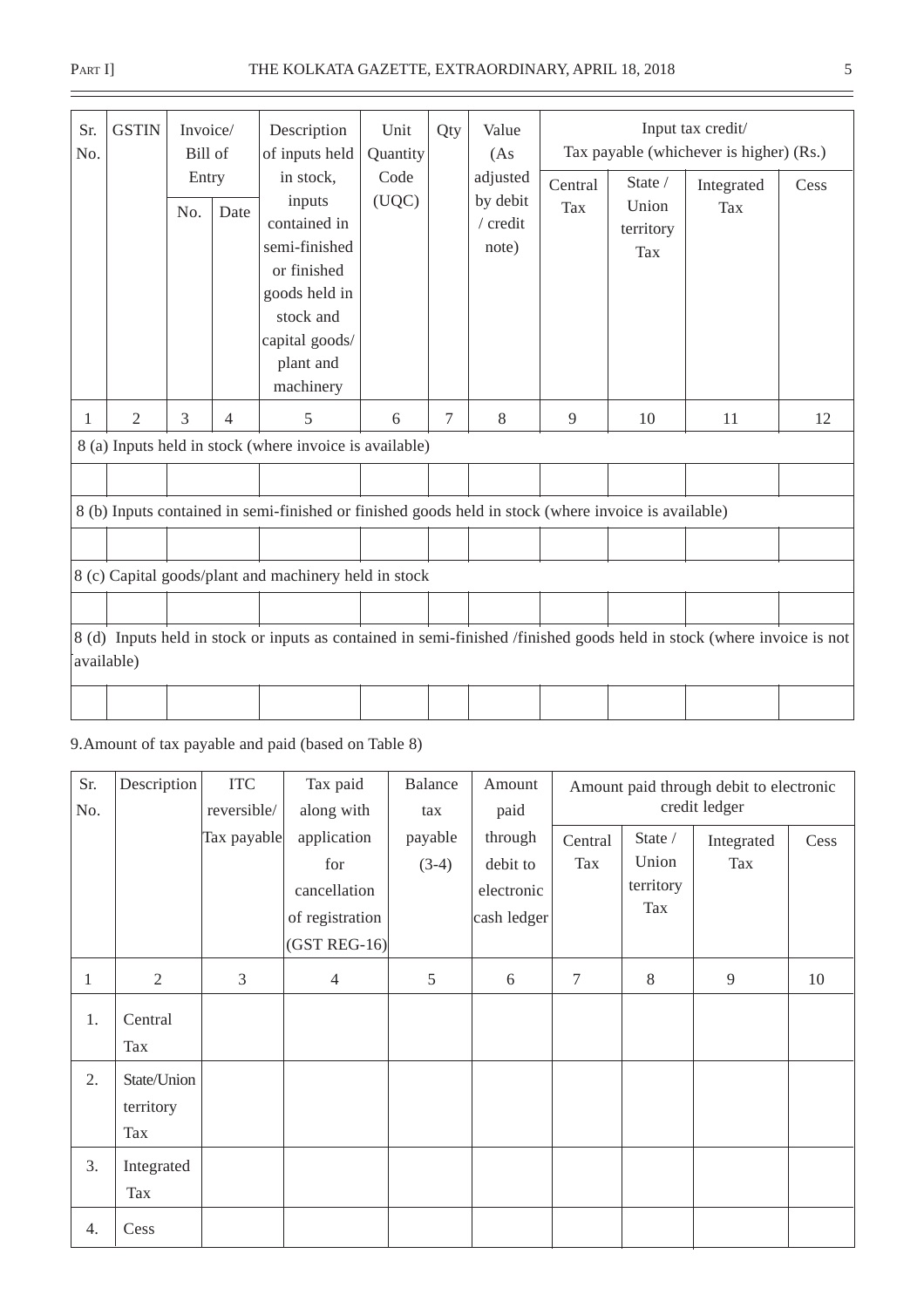|     | Description                      | Amount payable | <b>Amount Paid</b> |
|-----|----------------------------------|----------------|--------------------|
|     | 1                                | 2              | 3                  |
| (I) | Interest on account of           |                |                    |
|     | Integrated Tax<br>(a)            |                |                    |
|     | Central Tax<br>(b)               |                |                    |
|     | State/Union territoryTax<br>(c)  |                |                    |
|     | (d)<br>Cess                      |                |                    |
|     | (II) Late fee                    |                |                    |
|     | Central Tax<br>(a)               |                |                    |
|     | State/Union territory tax<br>(b) |                |                    |

#### 10. Interest, late fee payable and paid

#### 11. Verification

I hereby solemnly affirm and declare that the information given hereinabove is true and correct to the best of my knowledge and belief and nothing has been concealed therefrom.

Signature of authorized signatory \_

| Designation/Status |  |
|--------------------|--|
|--------------------|--|

# Date - dd/mm/yyyy

### Instructions:

- 1. This form is not required to be filed by taxpayers or persons who are registered as :–
	- (i) Input Service Distributors;
	- (ii) Persons paying tax under section 10;
	- (iii) Non-resident taxable person;
	- (iv) Persons required to deduct tax at source under section 51; and
	- (v) Persons required to collect tax at source under section 52.
- 2. Details of stock of inputs, inputs contained in semi-finished or finished goods and stock of capital goods/ plant and machinery on which input tax credit has been availed.
- 3. Following points need to be taken care of while providing details of stock at Sl. No.8:
	- (i) where the tax invoices related to the inputs held in stock or inputs contained in semi-finished or finished goods held in stock are not available, the registered person shall estimate the amount under sub-rule (3) of rule 44 based on prevailing market price of the goods;
	- (ii) in case of capital goods/ plant and machinery, the value should be the invoice value reduced by 1/60th per month or part thereof from the date of invoice/purchase taking useful life as five years.
- 4. The details furnished in accordance with sub-rule (3) of rule 44 in the Table at Sl. No. 8 (against entry 8 (d)) shall be duly certified by a practicing chartered accountant or cost accountant. Copy of the certificate shall be uploaded while filing the details.";
- (v) for **FORM GST DRC-07**, the following shall be *substituted*, namely:–